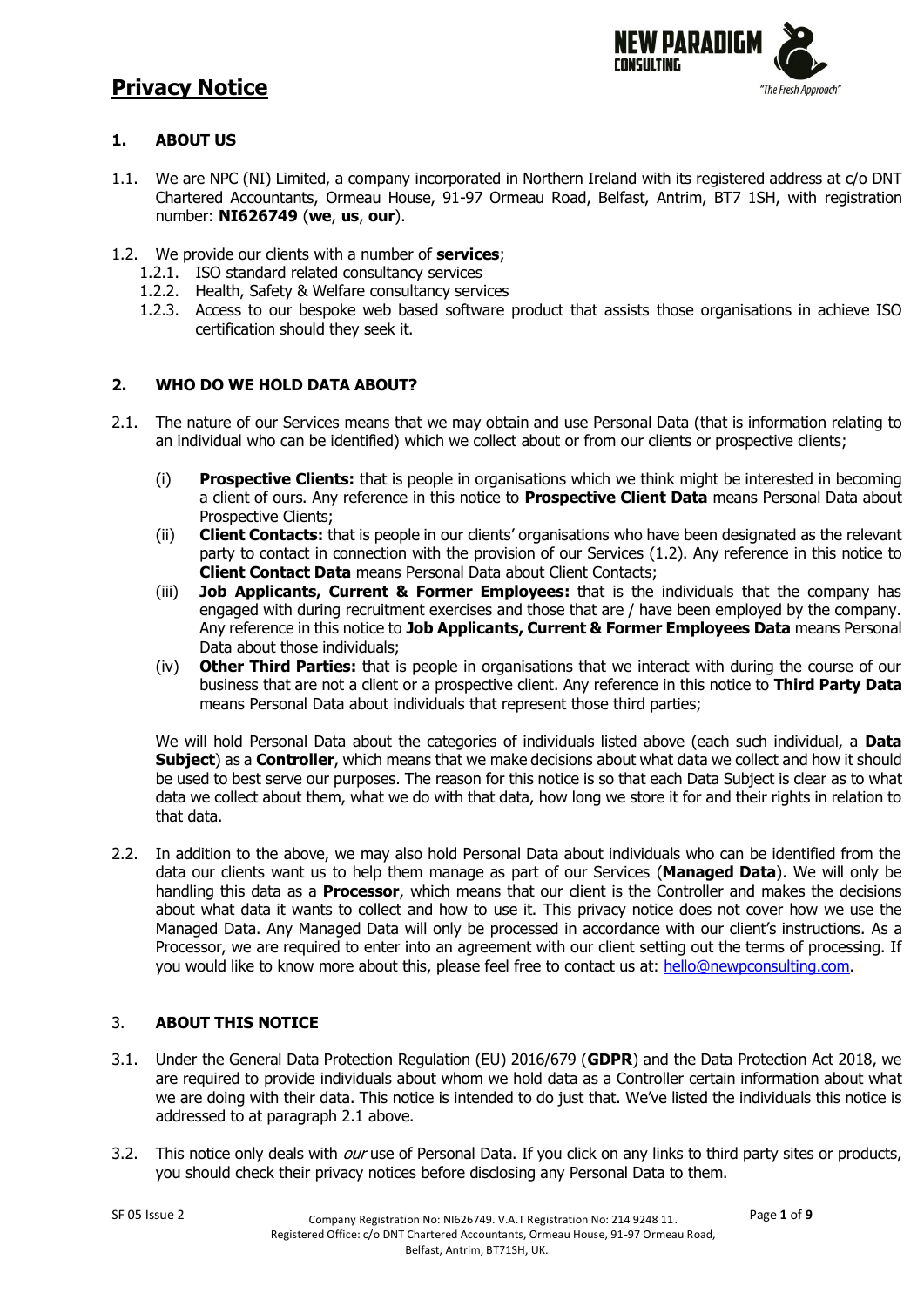

- 3.3. We might need to change this privacy notice from time to time. We will publish our privacy notice on our website (available at [https://newpconsulting.com/\)](https://newpconsulting.com/) and do our best to update you directly if we think the changes might affect you. Please do keep an eye on our notice before sending us any Personal Data.
- 3.4. If you have any questions about this notice feel free to send us an email to [hello@newpconsulting.com.](mailto:dpo@newpconsulting.com)

### **4. WHAT PERSONAL DATA DO WE COLLECT AND WHERE DO WE GET IT FROM?**

#### **Prospective Clients**

- 4.1 There are a number of ways we might collect information about Prospective Clients:
	- (i) If you contact us directly (whether by calling us up, sending us an email or if we meet you somewhere in person) and you ask for information about our Services, we may retain information about your request, including your name, where you work and your contact details.
	- (ii) Our marketing team may also carry out its own research using online sources to try to locate businesses and key contacts within those businesses who we think may be interested in hearing about our Services.
	- (iii) If you sign up to receive our newsletter or receive marketing information from us, we may retain information about marketing preferences and any contact details you provide us with.
	- (iv) Our clients may provide us with your details as part of our services (1.2) in helping them achieve their ISO certification.

#### **Client Information**

- 4.2 We may collect Client Information in the following ways:
	- (i) Primarily we will obtain Client Contact Data from our clients when they instruct us who we should contact in connection with our Services. This is likely to include their name and business contact details as well as their role in our client's business. We will also need to hold information about our client which we need to set them up as a client and avail of our rights and fulfil our obligations under any services agreement we enter into with them. This is likely to include our clients' financial data as well as details of any past transactions and payment history with us.
	- (ii) If our client contacts us directly with a support request or other issue (whether by email, telephone or letter), we may retain details of the request for our records and to make sure that the issue was properly resolved.
	- (iii) Due to the nature of our service provision, we may need to access personal data relating to our clients' employees / customers / Supply chain partners. The purpose of this is to provide documented evidence to certification body auditors to ensure our clients are compliant. Only the data required will be obtained and stored. If we are required to store this ourselves (Server/cloud storage), it will be subject to the controls in place as per Section 8 of this privacy notice.
	- (iv) If our client signs up to receive our newsletter or receive marketing information from us, we may retain information about marketing preferences and any contact details our client provides us with.

#### **Job Applicants, Current & Former Employees**

- 4.3. We collect Data in the following ways:
	- (i) When individuals apply to work with us, we will only use the information they supply to us to process their application and to monitor recruitment statistics. Where we want to disclose information to a third party, for example where we want to take up a reference or obtain a 'disclosure' from a credit or criminal reference agency we will not do so without informing them beforehand unless the disclosure is required by law.
	- (ii) We may retain anonymised statistical information about applicants to help inform our recruitment activities, but no individuals are identifiable from that data.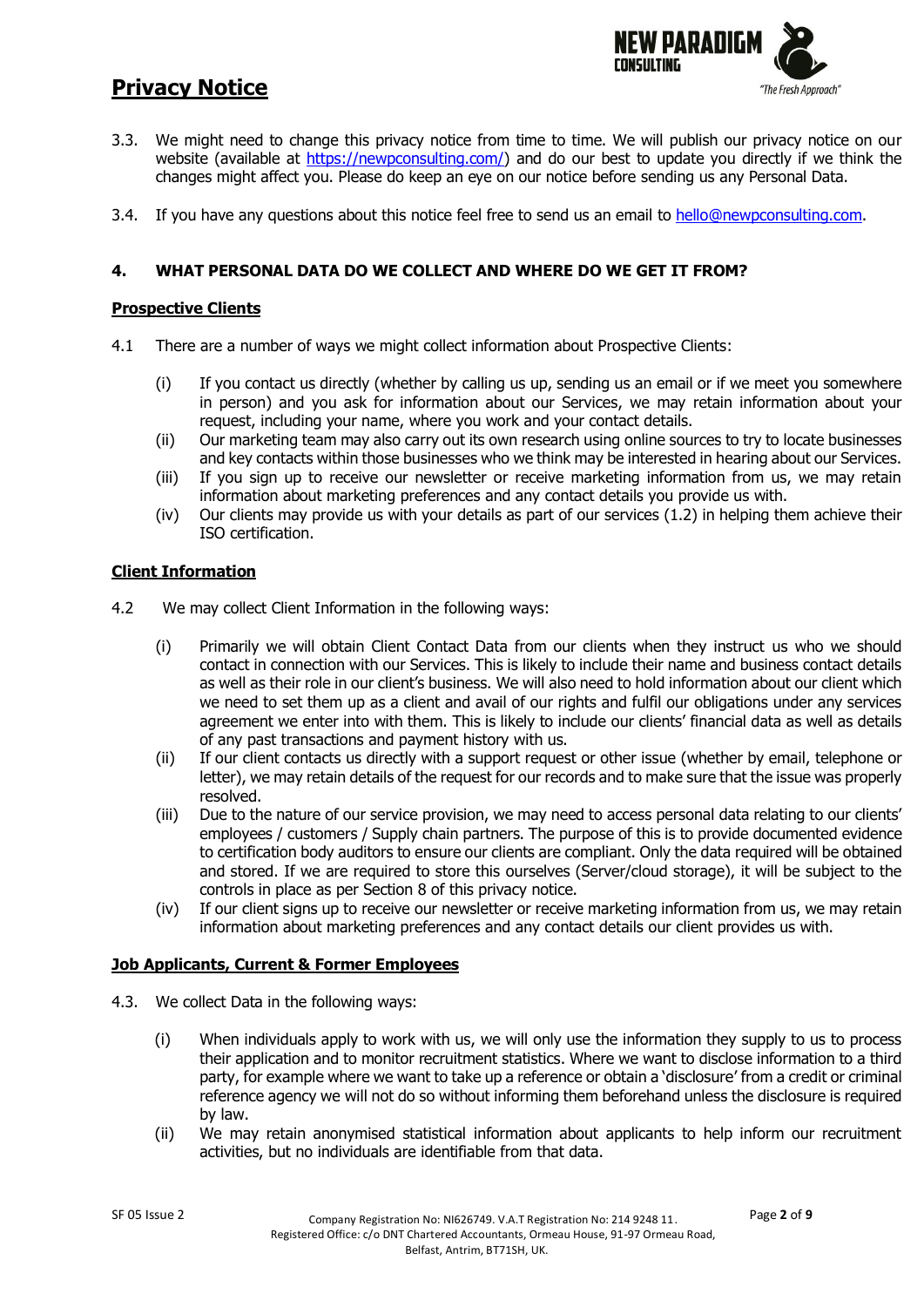

### **Other Third Parties**

- 4.4 We collect Data in the following ways:
	- (i) Primarily through email and letter, we will obtain personal details of the representative of that organisation for us to carry out the agreed / contractual arrangements between our respective organisations. This information will be stored securely as detailed within Section 8.

### **Website & Social Media**

- 4.5 Our website at www.newpconsulting.com is for promotional purposes and does not collect personal information during use. Please note the 'contact us' operation will temporarily store the information entered. The website does utilise 'cookies'. Cookies are small text files that a website transfers to a site visitor's hard disk or browser for added functionality, or for tracking website usage. We do not use cookies to gather personal information such as a person's name or email address. In order to measure the effectiveness of our online presence, we may use cookies to identify repeat visitors to our site and to determine the path visitors take on our site, or other analytic process. Any information gathered by the use of cookies is compiled on an aggregate, anonymous basis through [Google Analytics.](https://privacy.google.com/businesses/compliance/#?modal_active=none) The cookies on our website will transfer a record of when and how often you visit; the last time you visited; how long you stayed; where you access the site from, what browser you use, how you reached our website; which links you click on; and to throttle request rate.
- 4.6 Our software product 'ISOCaaS©' hosted at [www.isocaas.com](http://www.isocaas.com/) is used by our customers/clients to store information that helps them with meeting their ISO standard obligations. Using the product will require certain personal information (Name, email address) to be stored. This personal information is likely to belong to client company staff and employees of supporting organisations. The website does utilise an authentication 'cookie' to authenticate and authorise user login.
- 4.7 Use of cookies is an industry standard and many websites use them. If you do not wish to receive cookies, or want to be notified of when they are placed, you can set your web browser to do so, if your browser so permits.
- 4.8 Website Security We use a third-party service to help maintain the security and performance of our website. To deliver this service it processes the IP addresses of visitors to our website.
- 4.9 Social Media We only use social media platforms / aggregator applications for sharing information about our company, engaging with those that have interacted with us and contributing to news / comments / groups that are relevant to our service offerings.

#### **5. SPECIAL CATEGORIES OF DATA AND CRIMINAL OFFENCE DATA**

- 5.1 In the UK some types of Personal Data are afforded special status because they are considered to be more sensitive in nature and could potentially cause more harm to an individual if the data was misused. These are:
	- **Special Categories** of data include details about an individual's race or ethnicity, religious or philosophical beliefs, sex life, sexual orientation, political opinions, trade union membership, information about health and genetic and biometric data; and
	- **Criminal Offence Data** means data relating to an individual's criminal record.
- 5.2 We do not require nor request any data of this nature from Prospective Clients or Clients Contacts for the provision of our Services.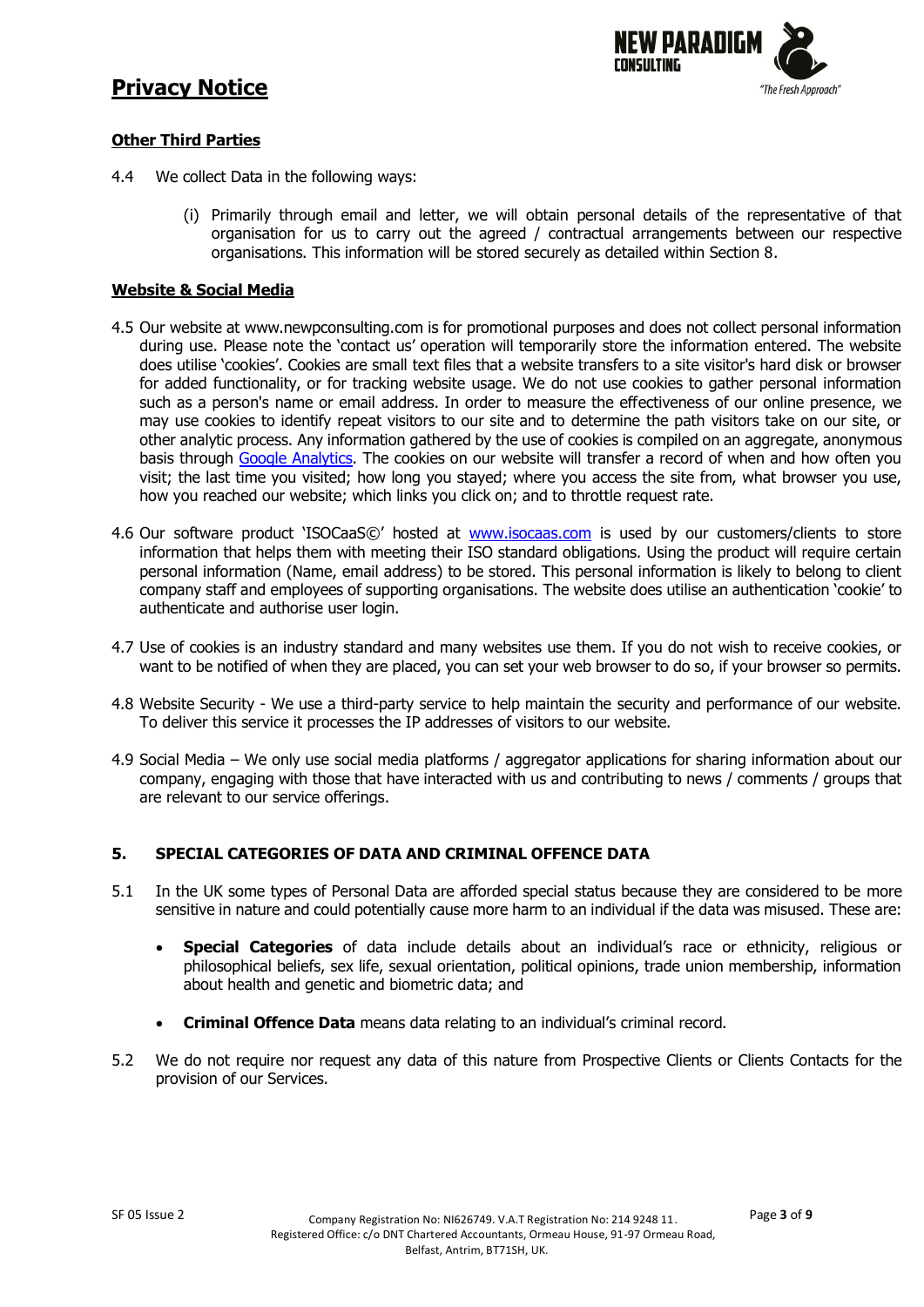

## **6. HOW WE USE PERSONAL DATA AND OUR LAWFUL BASES FOR DOING SO**

### **Prospective Client Data**

6.1 We may use Personal Data about Prospective Clients as set out in the table below.

| <b>PURPOSE</b>                                                 | <b>DESCRIPTION</b>                                                                                                                                                                                                                                            | <b>LAWFUL</b><br><b>BASIS</b> |
|----------------------------------------------------------------|---------------------------------------------------------------------------------------------------------------------------------------------------------------------------------------------------------------------------------------------------------------|-------------------------------|
| To provide<br>you with<br>information<br>about our<br>services | If you have asked us to do so, we may use the details you give us to<br>provide you with information relating to or a quote for our services.<br>We would usually do this by email.                                                                           | Consent                       |
| <b>Marketing</b>                                               | We might use the contact details you have provided us with to send<br>you emails about events we are running or information about our<br>Services which we think might be of interest to you. We will always<br>include an opt-out in any such emails.        | Legitimate<br><b>Interest</b> |
| <b>Marketing</b>                                               | We might use the contact details you have made publicly available to<br>send you emails about events we are running or information about our<br>Services which we think might be of interest to you. We will always<br>include an opt-out in any such emails. | Legitimate<br><b>Interest</b> |

# **Client Contacts Data**

6.2 We may use Personal Data relating to Client Contacts for the following purposes:

| <b>PURPOSE</b>                                                      | <b>DESCRIPTION</b>                                                                                                                                                                                                                                                                                           | <b>LAWFUL BASIS</b>                                                                 |
|---------------------------------------------------------------------|--------------------------------------------------------------------------------------------------------------------------------------------------------------------------------------------------------------------------------------------------------------------------------------------------------------|-------------------------------------------------------------------------------------|
| To provide our<br>with<br>client<br>services                        | This includes recording and retaining communications with our<br>clients about their requirements, policies and infrastructure as<br>well as the nature of the data they collect and store, and using<br>that information to fulfil our contractual obligations.                                             | for<br>the<br>Necessary<br>performance of the<br>contract / Legitimate<br>Interest. |
| <b>Administration</b><br><b>Dispute</b><br>and<br><b>Resolution</b> | We may also need to process Personal Data about you to meet<br>internal administration requirements, to facilitate<br>our<br>payments and, as well as for matters such as dispute<br>resolution.                                                                                                             | Legitimate Interest                                                                 |
| <b>Marketing</b>                                                    | From time to time we might send you an email about events<br>we are running or other products or services which we think<br>might be of interest to you. We will always include an opt-out<br>in any such emails.                                                                                            | Legitimate Interest                                                                 |
| <b>Marketing</b>                                                    | We might use information about people who have purchased<br>our products / services to carry out a survey to find out if they<br>are happy with the level of service they received, request<br>some feedback or ask you for your contact details in order to<br>collect proposals from certification bodies. | Legitimate Interest /<br>Consent                                                    |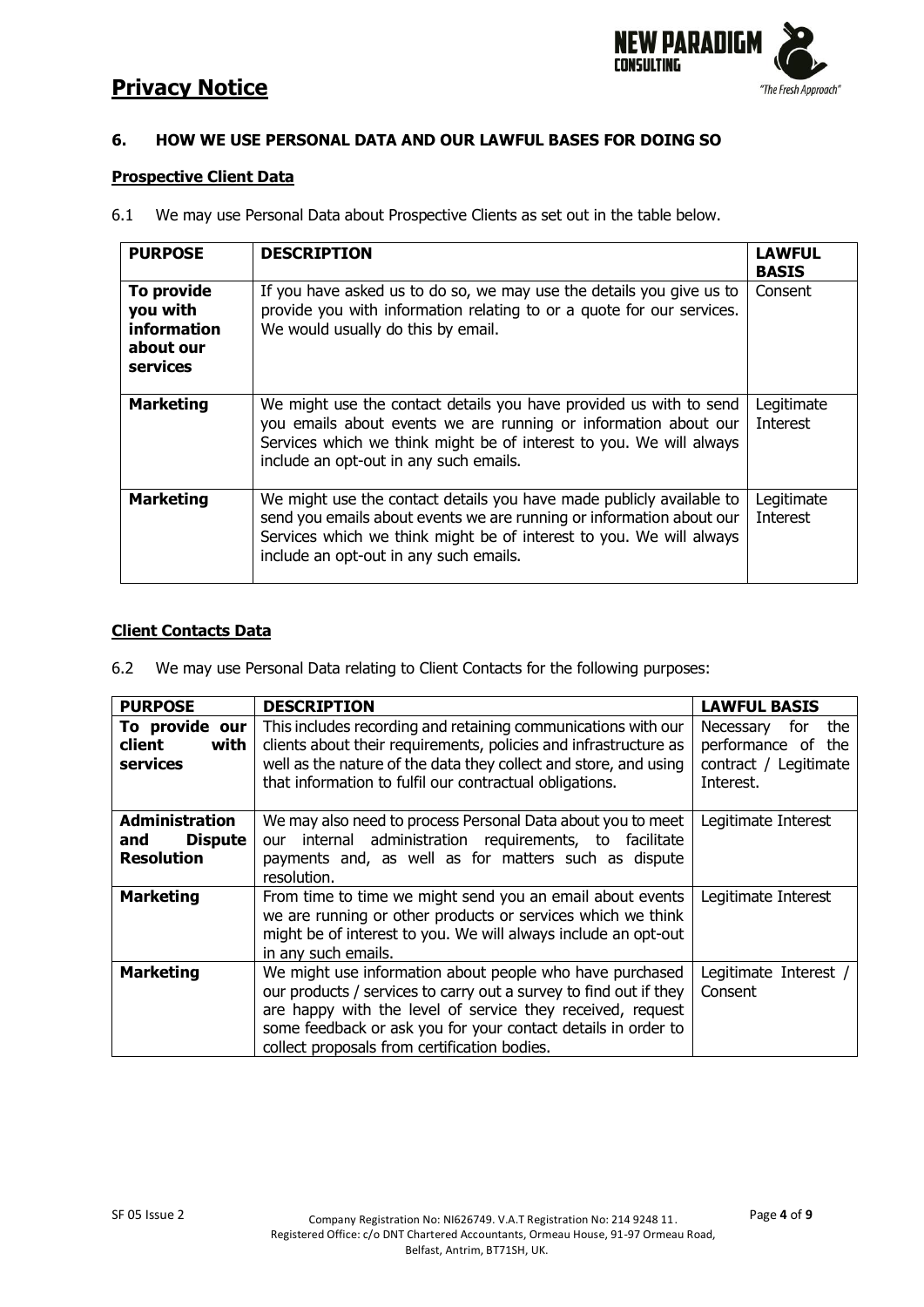

## **Job Applicant, Current & Former Employee Data**

6.3 We may use Personal Data relating to this group as set out in the table below.

| <b>PURPOSE</b>                                                                                                                  | <b>DESCRIPTION</b>                                                                                                                                                                                                                                                                                                                                                                                                                                                                                                                                                                                                                                                                                                                                                                                                                                               | <b>LAWFUL BASIS</b> |
|---------------------------------------------------------------------------------------------------------------------------------|------------------------------------------------------------------------------------------------------------------------------------------------------------------------------------------------------------------------------------------------------------------------------------------------------------------------------------------------------------------------------------------------------------------------------------------------------------------------------------------------------------------------------------------------------------------------------------------------------------------------------------------------------------------------------------------------------------------------------------------------------------------------------------------------------------------------------------------------------------------|---------------------|
| To allow us to<br>establish your<br>suitability for<br>the advertised<br>role and to<br>meet our<br>legislative<br>requirements | An applicant will submit their personal date to facilitate the<br>processing of their application. Furthermore, it allows us to<br>ensure that we can monitor recruitment statistics.                                                                                                                                                                                                                                                                                                                                                                                                                                                                                                                                                                                                                                                                            | Consent             |
| <b>Administration</b><br>& Dispute<br><b>Resolution</b>                                                                         | We may also need to process Personal Data about you to meet<br>our internal administration requirements, to facilitate<br>payments and, as well as for matters such as dispute<br>resolution (HR etc).<br>There may be instances where we have to share your personal<br>details with third parties for the purpose of fulfilling our legal<br>/contractual obligations with regards to;<br>providing you with a pension<br>$\bullet$<br>Meeting employment law legislation<br>Achieving security clearance<br>Meeting financial legislation<br>Seek legal advice<br>Providing company benefits e.g Private Health<br>Insurance<br>Following the termination of employment we will keep records<br>regarding your employment as per our retention policy. This is<br>in order to process any Finance / HR related queries from<br>yourself or regulatory bodies. | Consent             |

## **Other Third Parties**

6.4 We may use Personal Data relating to this group as set out in the table below.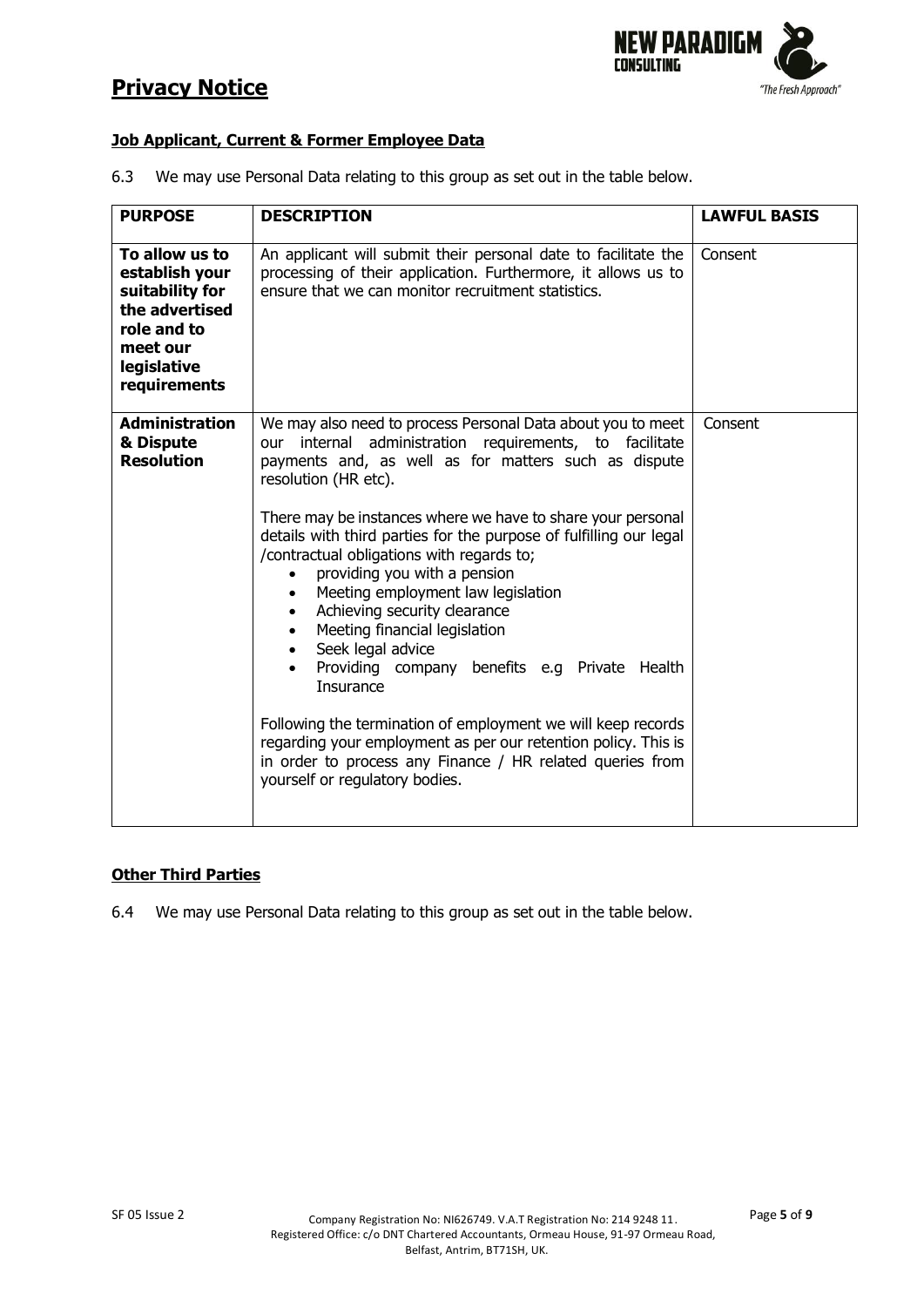

| <b>PURPOSE</b>                                          | <b>DESCRIPTION</b>                                                                                                                                                                                                                                                                                                                                                                                                                                                                                                                                                                               | <b>LAWFUL BASIS</b> |
|---------------------------------------------------------|--------------------------------------------------------------------------------------------------------------------------------------------------------------------------------------------------------------------------------------------------------------------------------------------------------------------------------------------------------------------------------------------------------------------------------------------------------------------------------------------------------------------------------------------------------------------------------------------------|---------------------|
| <b>Administration</b><br>& Dispute<br><b>Resolution</b> | We may also need to process Personal Data about your<br>representatives to meet our internal & external administration<br>requirements.<br>There may be instances where we have to share your<br>representatives personal details with third parties for the<br>purpose of fulfilling our legal /contractual obligations to;<br>providing a pension<br>Meeting employment law legislation<br>$\bullet$<br>Achieving security clearance<br>Meeting financial legislation<br>Seek legal advice<br>Following the termination of our engagement we will keep<br>records as per our retention policy. | Consent             |

### **7. DISCLOSURE OF PERSONAL DATA**

- 7.1 We may disclose the Personal Data that we hold to our employees as well as other third parties who we engage to help us provide our Services. For example, we use third parties to provide the following services for the following services:
	- Email Provider
	- Host Server provider
	- CRM / Marketing Database Provider
	- Pension Provider
	- Payroll Provider
	- Security Clearance Provider
	- **HR Advisor**
	- **H&S Advisor**
	- IT Support Provider
	- Certification Bodies
	- Company benefits Private medical insurance provider

Any such parties contracted by us will be acting as our Processors and will be subject to strict contractual requirements only to use Personal Data in accordance with our privacy notice. If you would like more information about third party processors used by us, please contact us at [hello@newpconsulting.com.](mailto:dpo@newpconsulting.com)

- 7.2 We may also disclose Personal Data if:
	- 7.2.1 we are under a duty to do so in order to comply with any legal obligation, or in order to enforce or apply our terms of use and other agreements or to protect the operation of our website, or the rights, property, or safety of us, Permitted Users, or others; or
	- 7.2.2 to any buyer if we sell, transfer or merge parts of our business or our assets. If a change happens to our business, then the new owners will only be entitled to use Personal Data in accordance with the provisions set out in this privacy notice.

## **8. WHAT SECURITY MEASURES ARE IN PLACE?**

- 8.1 We are aware how important it is for us to keep the data we hold about Users and other parties secure and have implemented the following processes and procedures:
	- 8.1.1 Our employees are required to hold any data which they handle on our behalf securely and confidentially and are contractually bound to do so.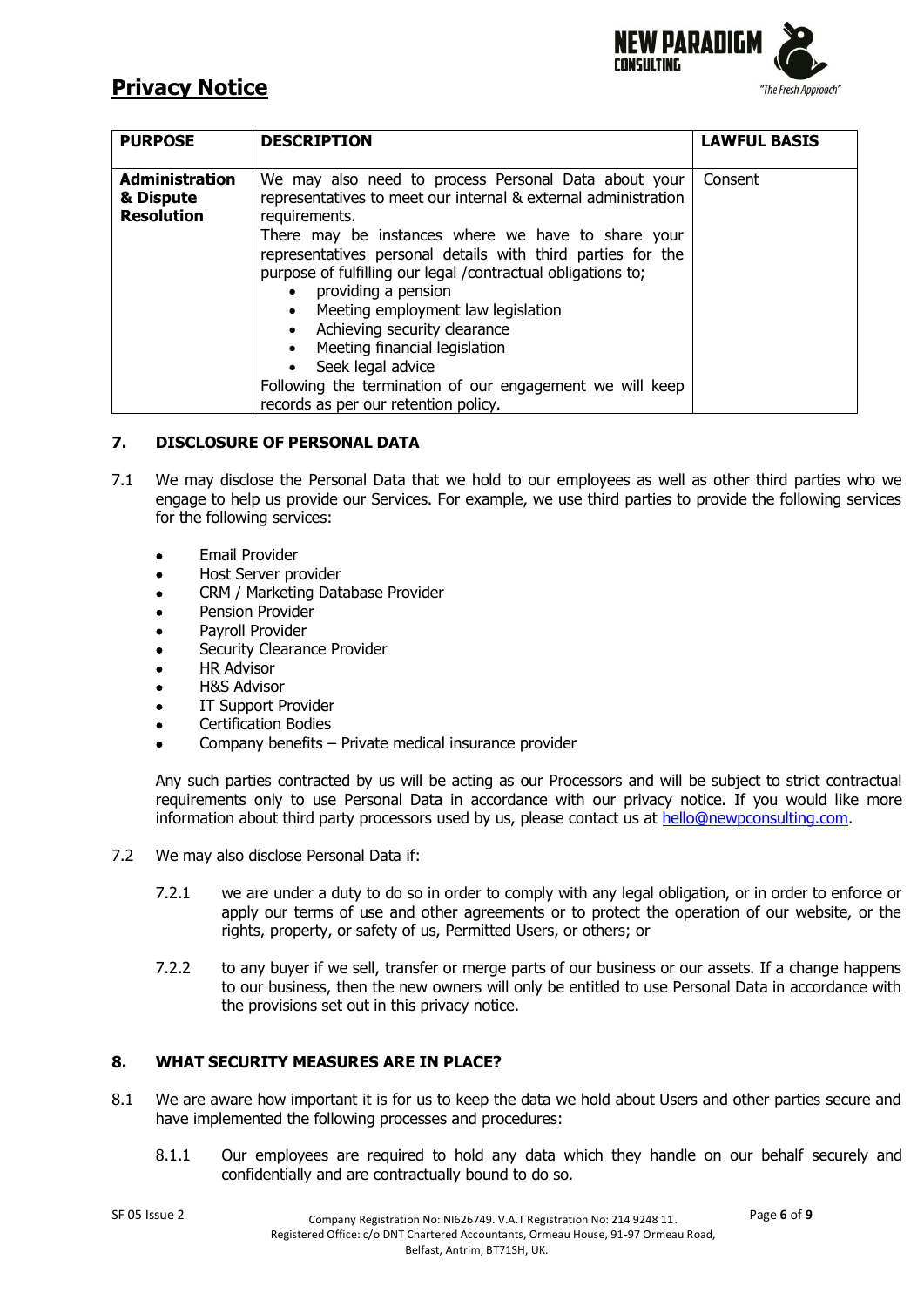

- 8.1.2 We make sure that any data processors we use have a strong reputation for data security and are contractually obliged to implement adequate security measures to safeguard the data held.
- 8.1.3 We have physical and administrative security measures at our offices.
- 8.1.4 There are individual and company boundary firewalls.
- 8.1.5 Continuously updated anti-virus programmes minimise the likelihood of a phishing attack.
- 8.1.6 Encrypted file storage solutions with data access controlled on a 'need to know' basis.

# **9. WHERE DO YOU STORE THE PERSONAL DATA YOU COLLECT?**

- 9.1 Typically we store any Personal Data we hold within the EEA or UK and try to only use processors with servers in the EEA or UK.
	- Secure cloud storage (Microsoft) with data centres in the EEA.
	- Secure cloud storage (Dropbox) with data centres in the EEA.
	- Both Microsoft and Dropbox are signatories to the Privacy Shield Framework.
	- isocaas.com Server based in UK
- 9.2 We will only transfer Personal Data outside the EEA if:
	- the territory has been deemed by the European Commission to implement adequate safeguards;
	- appropriate measures (such as model contract clauses) have been put in place;
	- the company has registered with an EU recognised framework;
	- the transfer is necessary for the performance of the contract with the Data Subject in question for example, if Users are based outside the EEA and it is necessary to contact them in connection with our Services to Users; or
	- if we have obtained explicit consent from the Data Subject.

### **10. OUR RETENTION POLICIES**

a. Our retention policies are as follows:

| <b>TYPE OF</b><br><b>DATA</b>                             | <b>RETENTION POLICY</b>                                                                                                                             |
|-----------------------------------------------------------|-----------------------------------------------------------------------------------------------------------------------------------------------------|
| Transaction<br>data                                       | For the life of the client contract $+7$ years to ensure that we have sufficient records from<br>an accounting and tax perspective                  |
| <b>Financial Data</b>                                     | For the life of the client contract $+5$ year in case of renewed contract and/or any payment<br>issues outstanding after the contract is completed. |
| <b>Emails</b>                                             | Retained for life of the contract with automatic archiving after 10 years                                                                           |
| Marketing Lists                                           | Retained until opt out with update and rectification procedure carried out every 5 years                                                            |
| Usage<br>Data<br>(Including<br>data stored on<br>ISOCaaS) | For the life of the client contract $+6$ years in case of any dispute arising.                                                                      |
| Employee<br>Personal Data                                 | For the life of the employee's employment and an additional 5 years in case of any dispute<br>arising.                                              |
| Job Applicants<br>Personal Data                           | This will be kept for the duration of the recruitment exercise and an additional 2 years in<br>case of any dispute arising.                         |
| Third<br>Party<br>Representative<br>Personal Data         | This will be kept for the duration of our engagement with this party and an additional 5<br>years in case of any dispute arising.                   |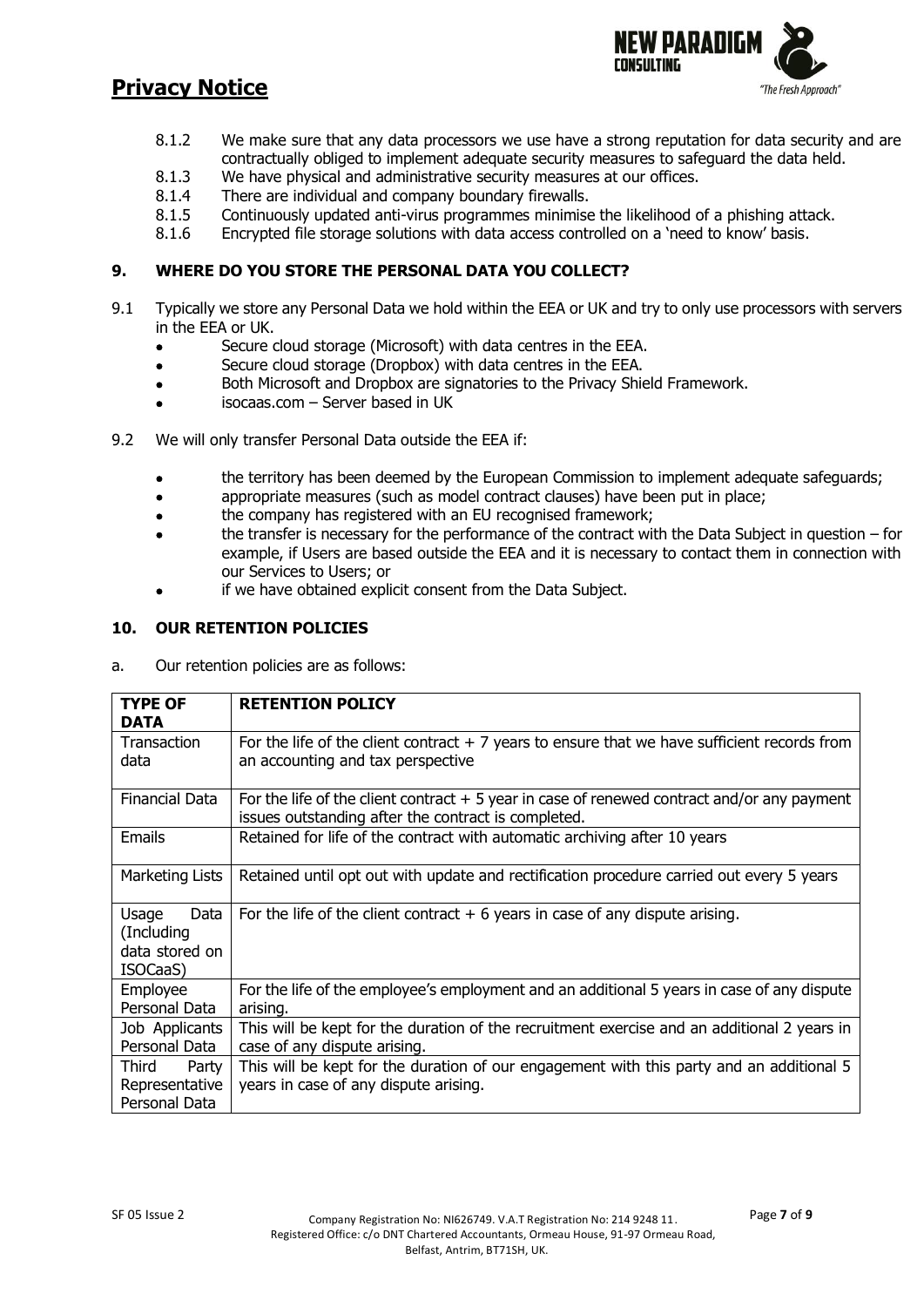

# **11. RIGHTS OF A DATA SUBJECTS**

- 11.1 Data Subjects have the following rights against the Controller in respect of Personal Data held by the Controller which relates to them.
	- **(a) Right to be informed**: the right to be informed about what Personal Data the Controller collects and stores about you and how it's used.
	- **(b) Right of access:** the right to request a copy of the Personal Data held, as well as confirmation of:
		- the purposes of the processing;
		- the categories of personal data concerned;
		- the recipients to whom the personal data has/will be disclosed;
		- for how long it will be stored; and
		- if data wasn't collected directly from you, information about the source.
	- **(c) Right of rectification:** the right to require the Controller to correct any Personal Data held about you which is inaccurate or incomplete.
	- **(d) Right to be forgotten:** in certain circumstances, the right to have the Personal Data held about you erased from the Controller's records.
	- **(e) Right to restriction of processing**: the right to request the Controller to restrict the processing carried out in respect of Personal Data relating to you. You might want to do this, for instance, if you think the data held by the Controller is inaccurate and you would like to restrict processing until the data has been reviewed and updated if necessary.
	- **(f) Right of portability:** the right to have the Personal Data held by the Controller about you transferred to another organisation, to the extent it was provided in a structured, commonly used and machinereadable format.
	- **(g) Right to object to direct marketing:** the right to object where processing is carried out for direct marketing purposes (including profiling in connection with that purpose).
	- **(h) Right to object to automated processing:** the right not to be subject to a decision based solely on automated processing (including profiling) which produces legal effects (or other similar significant effects) on you. We do not carry out any automated decision-making process.
- 11.2 If you want to avail of any of these rights, you should contact us immediately at [hello@newpconsulting.com.](mailto:dpo@newpconsulting.com) If you do contact us with a request, we will also need evidence that you are who you say you are to ensure compliance with data protection legislation.
- 11.3 We will confirm to you in writing to acknowledge receipt of any request we receive relating to your rights as a Data Subject, and we will let you know if we have complied with your request. If having, carried out an assessment, we believe we have an overriding reason for retaining the data, we will let you know why we have reached that conclusion.

## **12. WHAT HAPPENS IF YOU REQUEST US TO STOP PROCESSING PERSONAL DATA RELATING TO YOU?**

12.1 You may notify us at any time that you no long want us to process Personal Data about you for particular purposes or for any purposes whatsoever. This may have an impact on the services you receive from us.